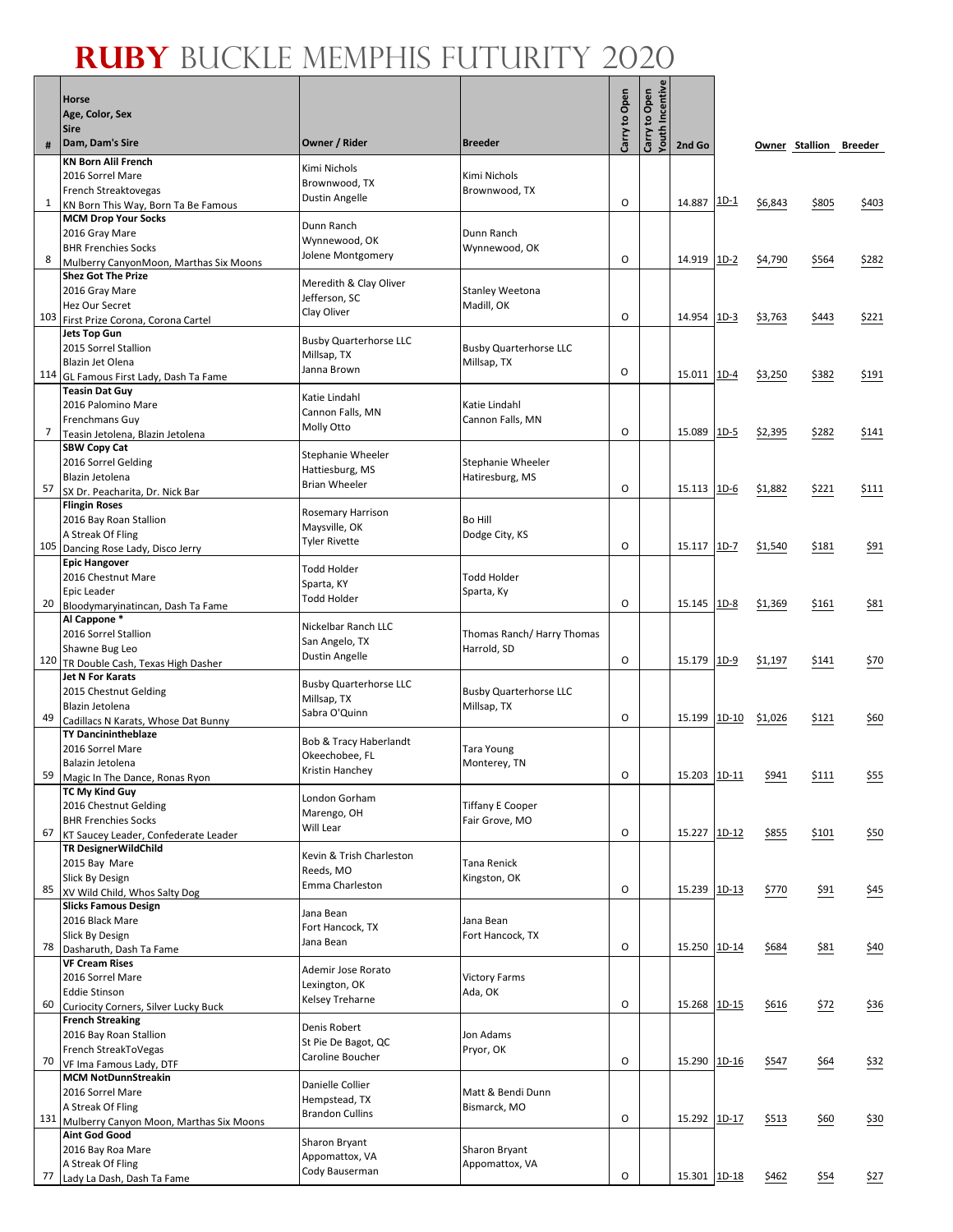т

|                | Horse<br>Age, Color, Sex<br><b>Sire</b>                        |                                   |                                            | Carry to Open | <b>/outh Incentiv</b><br>Carry to Open |              |       |                        |      |
|----------------|----------------------------------------------------------------|-----------------------------------|--------------------------------------------|---------------|----------------------------------------|--------------|-------|------------------------|------|
| #              | Dam, Dam's Sire                                                | Owner / Rider                     | <b>Breeder</b>                             |               |                                        | 2nd Go       |       | Owner Stallion Breeder |      |
|                | <b>KN Fabulous Boot</b>                                        | Kenny Nichols & Dale Barren       |                                            |               |                                        |              |       |                        |      |
|                | 2015 Gray Mare<br>Epic Leader                                  | Nowata, OK                        | Kenny Nichols & Dale Barren<br>Nowater, OK |               |                                        |              |       |                        |      |
| 31             | KN Fabs Gift of Fame, Frenchman's Fabulous                     | Ivy Saebens                       |                                            | O             |                                        | 15.302 1D-19 | \$428 | \$50                   | \$25 |
|                | <b>KN First Slick Chick</b>                                    | Tricia Aldridge                   |                                            |               |                                        |              |       |                        |      |
|                | 2016 Palomino Mare<br>Slick By Design                          | Sanger, TX                        | Kimi Nichols<br>Brownwood, TX              |               |                                        |              |       |                        |      |
| 86             | Vanishing Frenchgirl, Frenchmans Guy                           | Tricia Aldridge                   |                                            | O             |                                        | 15.304 1D-20 | \$342 | \$40                   | \$20 |
|                | <b>RV Two Dash Ta Vegas</b>                                    | Anita Ellis                       |                                            |               |                                        |              |       |                        |      |
|                | 2016 Sorrel Gelding<br>French Streaktovegas                    | Blackfoot, ID                     | Randy & Vauna Walker<br>Pingree, ID        |               |                                        |              |       |                        |      |
| 28             | Two Dash To Fame, Dash Ta Fame                                 | Anita Ellis                       |                                            | O             |                                        | 15.309       |       |                        |      |
|                | So Ima Slick Guy                                               | Suzanne Moran                     |                                            |               |                                        |              |       |                        |      |
|                | 2016 Gelding<br>Slick By Design                                | Shepherd, TX                      | Suzanne Moran<br>Shepherd, TX              |               |                                        |              |       |                        |      |
| 72             | Special French Girl, Frenchmans Guy                            | <b>Troy Crumrine</b>              |                                            | O             |                                        | 15.317       |       |                        |      |
|                | <b>Slick Just Got Real</b>                                     | <b>Brandi Geiger</b>              |                                            |               |                                        |              |       |                        |      |
|                | 2016 Gray Gelding<br>Slick By Design                           | Williston, FL                     | Sondra Lea Heine<br>Campbell, TX           |               |                                        |              |       |                        |      |
| 92             | Lavish Eyes, Mr Eye Opener                                     | <b>Rylee Elliott-Howell</b>       |                                            | 0             |                                        | 15.317       |       |                        |      |
|                | Pressure on A High                                             | Clayton Hayden                    |                                            |               |                                        |              |       |                        |      |
|                | 2016 Sorrel Mare<br>No Pressure on Me                          | Milledgeville, GA                 | Erika Ashley<br>Krum, TX                   |               |                                        |              |       |                        |      |
| 125            | A Midnight High, All Night High                                | Ryann Pedone                      |                                            | O             |                                        | 15.318       |       |                        |      |
|                | <b>Knock Ya Socks Off</b>                                      | Stephanie Newman                  |                                            |               |                                        |              |       |                        |      |
|                | 2016 Bay Gelding<br><b>BHR Frenchies Socks</b>                 | Rapid City, SD                    | <b>Lyndsey Myers</b><br>Tolar, TX          |               |                                        |              |       |                        |      |
| 82             | Special Dream Dash, Dash For Perks                             | Stephanie Newman                  |                                            | O             |                                        | 15.333       |       |                        |      |
|                | <b>SizzlinPressure OnMe</b>                                    | Trey Honeyutt & Amber Hall        |                                            |               |                                        |              |       |                        |      |
|                | 2016 Sorrel Gelding                                            | Lancastar, SC                     | Trey Honeycutt & Amber Hall                |               |                                        |              |       |                        |      |
| 97             | No Pressure On Me<br>Sweet Sizzlin Chick, SC Chiseled In Stone | Craig Brooks                      | Lancaster, SC                              | O             |                                        | 15.334       |       |                        |      |
|                | <b>Tres Leche</b>                                              | Marcie Laughrey                   |                                            |               |                                        |              |       |                        |      |
|                | 2016 Brown Mare                                                | Athens, TX                        | <b>Michael Partin</b>                      |               |                                        |              |       |                        |      |
|                | <b>Tres Seis</b><br>121 Easy On Liberty, Shazoom               | Maggie Carter                     | Montalba, TX                               | O             |                                        | 15.341       |       |                        |      |
|                | <b>Shez The Woman</b>                                          | James Bruce                       |                                            |               |                                        |              |       |                        |      |
|                | 2016 Chestnut Mare                                             | Irvington, KY                     | Danny Carroll                              |               |                                        |              |       |                        |      |
| 16             | <b>Eddie Stinson</b><br>BW Hard Headed Woman, Dashin Elvis     | Chris Coffey                      | Raymore, MI                                | O             |                                        | 15.342       |       |                        |      |
|                | <b>Pressure Of A Storm</b>                                     | Shannon Jackson                   |                                            |               |                                        |              |       |                        |      |
|                | 2016 Sorrel Mare                                               | Scottsboro, AL                    | Martha Jean Reeves                         |               |                                        |              |       |                        |      |
|                | No Pressure On Me<br>24 Whippersnappersnorty, Snorty Lena      | Abbey Jo Kilgore                  | Weatherford, TX                            | 0             |                                        | 15.370       |       |                        |      |
|                | Sexy Lil Fritz                                                 | Kevin & Summer Kosel              |                                            |               |                                        |              |       |                        |      |
|                | 2015 Bay Mare<br>Aint Seen Nothin Yet                          | Glenham, SD                       | Ron Reed<br>Lawrence, KS                   |               |                                        |              |       |                        |      |
| 95             | Dallas Fritz Finale, Dallas Fritz                              | Summer Kosel                      |                                            | O             |                                        | 15.379       |       |                        |      |
|                | <b>Gunnin For Vegas</b>                                        | Lee Standeford                    |                                            |               |                                        |              |       |                        |      |
|                | 2016 Chestnut Mare<br>French Streaktovegas                     | Atlanta, IN                       | Karissa Wyeth<br>North Salem, IN           |               |                                        |              |       |                        |      |
| 17             | Hollywood Gunnit, Gunsmoke Fritz                               | Krista Standeford                 |                                            | O             |                                        | 15.386       |       |                        |      |
|                | This Lady Takin Cash                                           | Kayla Copenhaver                  |                                            |               |                                        |              |       |                        |      |
|                | 2015 Chestnut Mare<br>Aint Seen Nothin Yet                     | Saint James, MO                   | Ron Reed<br>Lawrence, KS                   |               |                                        |              |       |                        |      |
| 18             | Fuels Billy Jean, Oklahoma Fuel                                | Kayla Copenhaver                  |                                            | O             |                                        | 15.401       |       |                        |      |
|                | <b>Me Flingin Diamonds</b>                                     | Limitless Performance Horses, LLC |                                            |               |                                        |              |       |                        |      |
|                | 2016 Buckskin Mare<br>A Streak Of Fling                        | Dublin, TX                        | Cami Morgan<br>Westville, FL               |               |                                        |              |       |                        |      |
| 68             | Sister Golden Bug, Runaway Bug                                 | <b>Billie Ann Harmon</b>          |                                            | O             |                                        | 15.411       |       |                        |      |
|                | Mr Cool Eddie                                                  | <b>Rick Mckinney</b>              |                                            |               |                                        |              |       |                        |      |
|                | 2015 Sorrel Gelding<br><b>Eddie Stinson</b>                    | Carbondale, IL                    | <b>Rick Mckinney</b><br>Carbondale, IL     |               |                                        |              |       |                        |      |
| 29             | Driftin Cool, Driftinwinner                                    | Dusty Pike                        |                                            | O             |                                        | 15.413       |       |                        |      |
|                | <b>Pressured By Destiny</b>                                    | Ryann Pedone                      |                                            |               |                                        |              |       |                        |      |
|                | 2016 Brown Mare<br>No Pressure on Me                           | Sunset, TX                        | Janey S Stovay<br>Springtown, TX           |               |                                        |              |       |                        |      |
| 42             | Destinys Child, Dash for Destiny                               | Ryann Pedone                      |                                            | O             |                                        | 15.439       |       |                        |      |
|                | Velma Kellie                                                   | Stephanie Newman                  |                                            |               |                                        |              |       |                        |      |
|                | 2015 Sorrel Mare<br>Epic Leader                                | Rapid City, SD                    | Kassie Mowry<br>Dublin, TX                 |               |                                        |              |       |                        |      |
| $\overline{2}$ | Streakin Silvercreek, A Streak Of Fling                        | Lacey Harmon                      |                                            | O             |                                        | 15.445       |       |                        |      |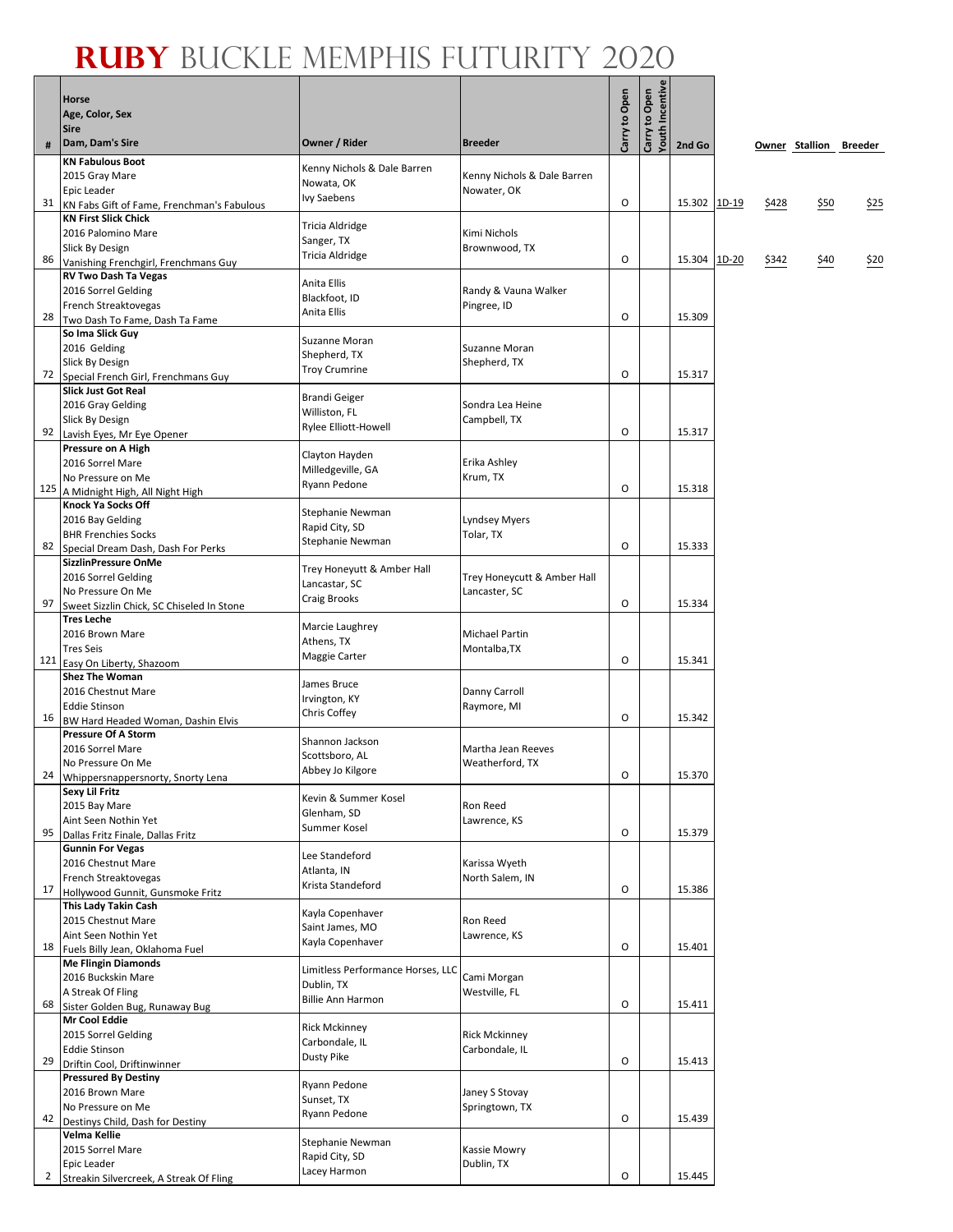## **Ruby** Buckle Memphis Futurity 2020

|    | Horse<br>Age, Color, Sex<br><b>Sire</b>                        |                                         |                                           | Carry to Open | Carry to Open<br>Youth Incentive |             |                     |                        |       |
|----|----------------------------------------------------------------|-----------------------------------------|-------------------------------------------|---------------|----------------------------------|-------------|---------------------|------------------------|-------|
| #  | Dam, Dam's Sire                                                | Owner / Rider                           | <b>Breeder</b>                            |               |                                  | 2nd Go      |                     | Owner Stallion Breeder |       |
|    | <b>KN Snap Back</b>                                            | Julien Veilleux                         |                                           |               |                                  |             |                     |                        |       |
|    | 2016 Sorrel Mare                                               | St-Alfred, QC                           | Nichols Stephen/ Kimi Nichols             |               |                                  |             |                     |                        |       |
| 25 | <b>Eddie Stinson</b><br>KN Hankes Design Dila, Designer Red    | Caroline Boucher                        | Brownwood, TX                             | O             |                                  | 15.454      |                     |                        |       |
|    | <b>KB Epic Angel</b>                                           |                                         |                                           |               |                                  |             |                     |                        |       |
|    | 2015 Sorrel Mare                                               | Kay Blandford<br>Sutherland Springs, TX | Kay Blandford                             |               |                                  |             |                     |                        |       |
|    | Epic Leader                                                    | Kay Blandford                           | Sutherford Springs, TX                    | O             |                                  | 15.466      |                     |                        |       |
| 6  | Talents Dark Angel, Flaming Talent<br>Famous Sierra *          |                                         |                                           |               |                                  |             |                     |                        |       |
|    | 2015 Brown Stallion                                            | Jolene Montgomery                       | Jud Little Ranch                          |               |                                  |             |                     |                        |       |
|    | JL Dash Ta Heaven                                              | Purdon, TX<br>Jolene Montgomery         | Ardmore, OK                               |               |                                  |             |                     |                        |       |
| 54 | Sierras Cashin In, Cash Not Credit                             |                                         |                                           | 0             |                                  | 15.473      |                     |                        |       |
|    | <b>VF Eddies Alive</b><br>2016 Chestnut Gelding                | <b>Victory Farms</b>                    | <b>Victory Farms</b>                      |               |                                  |             |                     |                        |       |
|    | <b>Eddie Stinson</b>                                           | Ada, OK                                 | Ada, OK                                   |               |                                  |             |                     |                        |       |
|    | 130 VF Burrs Alive, Burrs First Down                           | Kelsey Trehanne                         |                                           | O             |                                  | 15.496      |                     |                        |       |
|    | <b>MR Repete Pete</b>                                          | <b>MR Performance Horses</b>            |                                           |               |                                  |             |                     |                        |       |
|    | 2016 Sorrel Gelding<br>French Streaktovegas                    | Bellville, TX                           | Jayme Robison<br>Bellville, TX            |               |                                  |             |                     |                        |       |
| 52 | Repete Fame, Dash ta Fame                                      | Jodee Miller                            |                                           | 0             |                                  | 15.510      |                     |                        |       |
|    | <b>SBW Repeat</b>                                              | Stephanie Wheeler                       |                                           |               |                                  |             |                     |                        |       |
|    | 2016 Sorrel Gelding                                            | Hattiesburg, MS                         | Stephanie Wheeler                         |               |                                  |             |                     |                        |       |
| 99 | Blazin Jetolena                                                | <b>Brian Wheeler</b>                    | Hatiresburg, MS                           | O             |                                  | 15.511      |                     |                        |       |
|    | SX Dr. Peacharita, Dr. Nick Bar<br><b>KN Czar Episode</b>      |                                         |                                           |               |                                  |             |                     |                        |       |
|    | 2016 Chestnut Mare                                             | Kimi Nichols                            | Kimi Nichols                              |               |                                  |             |                     |                        |       |
|    | <b>KN Famous Czar</b>                                          | Brownwood, TX<br><b>Dustin Angelle</b>  | Brownwood, TX                             |               |                                  |             |                     |                        |       |
| 64 | MCM Tres Episode, Tres Seis<br><b>MR Vegas Fame</b>            |                                         |                                           | 0             |                                  | 15.520      |                     |                        |       |
|    | 2016 Mare                                                      | <b>MR Performance Horses</b>            | <b>MR Performance Horses</b>              |               |                                  |             |                     |                        |       |
|    | French Streaktovegas                                           | Bellville, TX<br>Jodee Miller           | Bellville, TX                             |               |                                  |             |                     |                        |       |
| 94 | JL Sweet Fame, Dash ta Fame                                    |                                         |                                           | 0             |                                  | 15.520      |                     |                        |       |
|    | <b>Lethal by Design</b>                                        | Paige Brauer                            |                                           |               |                                  |             |                     |                        |       |
|    | 2016 Bay Mare<br>Slick by Design                               | Belleville, IL                          | <b>Birgit Self</b><br>Pilot Point, TX     |               |                                  |             |                     |                        |       |
| 12 | TR Miss Graygun, Playgun                                       | Paige Brauer                            |                                           | O             |                                  | 15.562      |                     |                        |       |
|    | <b>French Streakin Slew</b>                                    | Donna Workman                           |                                           |               |                                  |             |                     |                        |       |
|    | 2016 Sorrel Gelding<br>French Streaktovegas                    | Katy, TX                                | Donna Workman<br>Katy, TX                 |               |                                  |             |                     |                        |       |
| 44 | After School Lou, Louisiana Swamp                              | Ashley Schafer                          |                                           | $\circ$       |                                  | 15.573      |                     |                        |       |
|    | <b>BR Cake by the Ocean</b>                                    | Garland Ray Baker                       |                                           |               |                                  |             |                     |                        |       |
|    | 2016 Mare                                                      | Russellville, AR                        | Garland Ray Baker                         |               |                                  |             |                     |                        |       |
|    | A Streak Of Fling<br>53 Rods Last Ladybug,                     | <b>Craig Brooks</b>                     | Russellville, AR                          | 0             |                                  | 15.601      |                     |                        |       |
|    | <b>Toast Your Socks Off</b>                                    |                                         |                                           |               |                                  |             |                     |                        |       |
|    | 2016 Sorrel Mare                                               | Tesha Fredericks<br>Weatherford, TX     | Lyndsey Myers                             |               |                                  |             |                     |                        |       |
| 47 | <b>BHR Frenchies Socks</b>                                     | Molli Montgomery                        | Tolar, TX                                 | O             |                                  | 15.638 2D-1 | \$3,443             | \$405                  | \$203 |
|    | Toast Your Bug, Raise Your Glass<br><b>Fast N Frosty Fling</b> |                                         |                                           |               |                                  |             |                     |                        |       |
|    | 2015 Bay Roan Mare                                             | Coy & Maesa Kummer<br>Briggsdale, CO    | Monica McClung                            |               |                                  |             |                     |                        |       |
|    | A Streak Of Fling                                              | Maesa Kummer                            | May, OK                                   | O             |                                  |             | 15.654 2D-2 \$2,295 |                        |       |
| 73 | Bugs With Frosting, Dash Ta Fame<br><b>Dashin French Socks</b> |                                         |                                           |               |                                  |             |                     | \$270                  | \$135 |
|    | 2016 Mare                                                      | Suade Furr                              | Michelle Blanchet                         |               |                                  |             |                     |                        |       |
|    | <b>BHR Frenchies Socks</b>                                     | Boerne, TX<br>Suade Furr                | Rosedale, LA                              |               |                                  |             |                     |                        |       |
| 81 | Jess Dashin For Cash, Visionarian                              |                                         |                                           | O             |                                  | 15.672 2D-3 | \$1,492             | \$176                  | \$88  |
|    | <b>Sissys Slick Design</b><br>2015 Bay Stallion                | Southern Rose Ranch                     | Southern Rose Ranch                       |               |                                  |             |                     |                        |       |
|    | Slick By Design                                                | Pelzer, SC                              | Pelzer, SC                                |               |                                  |             |                     |                        |       |
|    | 102 Sissys Little Coin, Packin Sixes                           | Mike Green                              |                                           | O             |                                  | 15.705 2D-4 | \$1,148             | \$135                  | \$68  |
|    | Aintseennaughtyyet                                             | Slash S Ranch                           |                                           |               |                                  |             |                     |                        |       |
|    | 2016 Bay Gelding<br>Aint Seen Nothin Yet                       | Belcher, LA                             | Jim & Darlene Pollard<br>Rush Springs, OK |               |                                  |             |                     |                        |       |
| 34 | Miss Pecos Brown, My Leroy Brown                               | Kyndal Schley                           |                                           | O             |                                  | 15.719 2D-5 | \$803               | \$95                   | \$47  |
|    | RH Eyes Firen On Fame                                          | Ron Hesselgesser                        |                                           |               |                                  |             |                     |                        |       |
|    | 2016 Bay Mare                                                  | New Castle, PA                          | Ron Hesselgesser                          |               |                                  |             |                     |                        |       |
|    | This Fame Is On Fire<br>113 Velvet Stuff, Mystic Eye           | <b>Brandon Cullins</b>                  | New Castle, PA                            | O             |                                  | 15.724 2D-6 | \$689               | \$81                   | \$41  |
|    | French Wasabi                                                  | Jennifer McGraw                         |                                           |               |                                  |             |                     |                        |       |
|    | 2015 Sorrel Geldiing                                           | Ocala, FL                               | Kim Landry                                |               |                                  |             |                     |                        |       |
| 48 | <b>BHR Frenchies Socks</b><br>Bells Contender, Title Contender | <b>Rylee Elliott</b>                    | Starke, FL                                | 0             |                                  | 15.727 2D-7 | \$574               | \$68                   | \$34  |
|    |                                                                |                                         |                                           |               |                                  |             |                     |                        |       |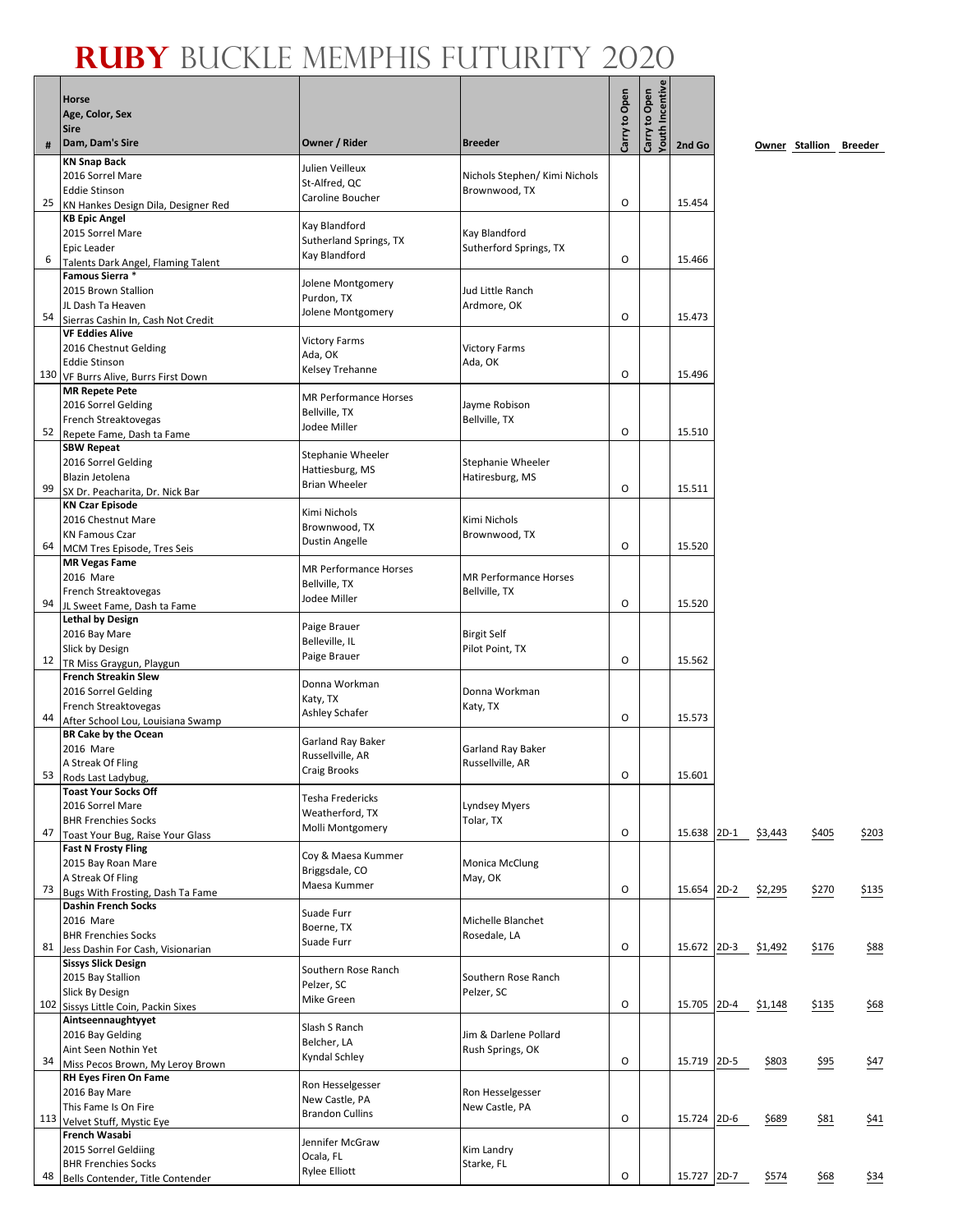т

|    | <b>Horse</b><br>Age, Color, Sex<br><b>Sire</b>                  |                                     |                                      | Carry to Open | <b>routh Incentive</b><br>Carry to Open |        |         |       |                        |      |
|----|-----------------------------------------------------------------|-------------------------------------|--------------------------------------|---------------|-----------------------------------------|--------|---------|-------|------------------------|------|
| #  | Dam, Dam's Sire                                                 | Owner / Rider                       | <b>Breeder</b>                       |               |                                         | 2nd Go |         |       | Owner Stallion Breeder |      |
|    | <b>Designed To Gab</b>                                          | Lee Pedone                          |                                      |               |                                         |        |         |       |                        |      |
|    | 2016 Black Mare<br>Slick By Design                              | Sunset, TX                          | Kathy Donegan                        |               |                                         |        |         |       |                        |      |
| 43 | BA Tee It Up Ta Fame, Dash Ta Fame                              | Ryann Pedone                        | Bluff Dale, TX                       | O             |                                         | 15.730 | $2D-8$  | \$459 | \$54                   | \$27 |
|    | <b>Famous Blazin Boxers</b>                                     | Erika Boucher                       |                                      |               |                                         |        |         |       |                        |      |
|    | 2015 Sorrel Gelding                                             | Galion, OH                          | <b>Busby Quarterhorse LLC</b>        |               |                                         |        |         |       |                        |      |
|    | Blazin Jetolena<br>13 Famous Silk Panties, Dash Ta Fame         | Kelly Bowser                        | Millsap, TX                          | O             |                                         | 15.732 | $2D-9$  | \$344 | \$41                   | \$20 |
|    | <b>Assuredly Slick</b>                                          | <b>Kim Squires</b>                  |                                      |               |                                         |        |         |       |                        |      |
|    | 2016 Sorrel Gelding                                             | Carnegie, OK                        | <b>Kim Squires</b>                   |               |                                         |        |         |       |                        |      |
| 55 | Slick By Design<br>Nothing Assured, Honors A Bounding           | Ceri Ward/Pete Oen                  | Carnegie, OK                         | O             |                                         | 15.767 | $2D-10$ | \$230 | \$27                   | \$14 |
|    | <b>Royal Slick Design</b>                                       | Ally Hayes Lyshon                   |                                      |               |                                         |        |         |       |                        |      |
|    | 2015 Brown Gelding                                              | Fort Pierce, FL                     | Dawn Perry                           |               |                                         |        |         |       |                        |      |
|    | Slick By Design<br>104 RS Bling Bling, Royal Shake Em           | Caryn Henry                         | Longford, KS                         | O             |                                         | 15.813 |         |       |                        |      |
|    | Uknowmydaddyisslick                                             | Julee Daulton                       |                                      |               |                                         |        |         |       |                        |      |
|    | 2015 Bay Gelding                                                | Jamestown, ND                       | <b>Terry Vogel</b>                   |               |                                         |        |         |       |                        |      |
| 50 | Slick By Design<br>Firey Contender, Title Contender             | Molly Otto                          | Gainsville, TX                       | O             |                                         | 15.833 |         |       |                        |      |
|    | <b>Blazinredrhinestones</b>                                     | Linda Jett Mosley                   |                                      |               |                                         |        |         |       |                        |      |
|    | 2015 Sorrel Mare                                                | Vidalia, GA                         | Dale E. Reed                         |               |                                         |        |         |       |                        |      |
| 36 | Blazin Jetolena<br>Dyna Rae Honor, Jet of Honor                 | <b>Troy Crumrine</b>                | Powathan, OA                         | O             |                                         | 15.859 |         |       |                        |      |
|    | <b>RF Chrome In Black</b>                                       | Ryan & Fonda Melby                  |                                      |               |                                         |        |         |       |                        |      |
|    | 2015 Black Mare                                                 | Backus, MN                          | Jane & Ryan Melby                    |               |                                         |        |         |       |                        |      |
|    | Slick By Design<br>111 RC Back In Black, Ninety Nine Goldmine   | Fonda Melby                         | Backus, MN                           | O             |                                         | 15.902 |         |       |                        |      |
|    | <b>Bobbysocks</b>                                               | Linda Jett Mosley                   |                                      |               |                                         |        |         |       |                        |      |
|    | 2015 Brown Mare                                                 | Vidalia, GA                         | Andy E. McClune                      |               |                                         |        |         |       |                        |      |
| 4  | <b>BHR Frenchies Socks</b><br>Bids April Twist, Dink Double Bid | <b>Troy Crumrine</b>                | Palmetto, GA                         | O             |                                         | 15.907 |         |       |                        |      |
|    | <b>Shesa Crowd Pleaser</b>                                      |                                     |                                      |               |                                         |        |         |       |                        |      |
|    | 2016 Sorrel Mare                                                | Priscilla Heyward<br>Prosperity, SC | Frank Moore Jr                       |               |                                         |        |         |       |                        |      |
| 90 | Carrizzo<br>Gracies Little Jewel, Streakin Jewel                | Priscilla Heyward                   | Pendleton, SC                        | O             |                                         | 15.912 |         |       |                        |      |
|    | <b>Design To Flash</b>                                          | Pattie Marshall                     |                                      |               |                                         |        |         |       |                        |      |
|    | 2016 Bay Gelding                                                | Plainwell, MI                       | Pattie Marshall                      |               |                                         |        |         |       |                        |      |
| 83 | Slick By Design<br>Flashy Ms Ease, First To Flash               | Kaily Scoy                          | Plainwell, MI                        | O             |                                         | 15.920 |         |       |                        |      |
|    | Easy On The Vodka                                               | Malissa Blackmon                    |                                      |               |                                         |        |         |       |                        |      |
|    | 2016 Sorrel Gelding                                             | Odessa, TX                          | Kimberly Blackmon                    |               |                                         |        |         |       |                        |      |
|    | Triple Vodka<br>56 IB Striking, Trux Boy                        | Lorissa Jo Merritt                  | Ganado, TX                           | O             |                                         | 15.922 |         |       |                        |      |
|    | <b>Eddie BJ</b>                                                 | Stacy A. Bason                      |                                      |               |                                         |        |         |       |                        |      |
|    | 2015 Sorrel Gelding                                             | Tularosa, NM                        | <b>Victory Farms</b>                 |               |                                         |        |         |       |                        |      |
| 9  | <b>Eddie Stinson</b><br>Royal Sisters Hot, Royal Quick Dash     | Dakota Danley                       | Ada, OK                              | O             |                                         | 15.925 |         |       |                        |      |
|    | <b>Slick French Mimosa</b>                                      | Wendie Scheidle                     |                                      |               |                                         |        |         |       |                        |      |
|    | 2016 Mare                                                       | French Village, MO                  | Shannon Akerstorm                    |               |                                         |        |         |       |                        |      |
|    | Slick By Design<br>112 Native French Girl, Frenchmans Guy       | Wendie Scheidle                     | Potter Valley, CA                    |               |                                         | 15.947 |         |       |                        |      |
|    | <b>Magnolia Moonshine</b>                                       | <b>Bobbi Heller</b>                 |                                      |               |                                         |        |         |       |                        |      |
|    | 2016 Chestnut Mare<br>A Guy With Proof                          | Victoria, TX                        | <b>Brittany Tonozzi</b>              |               |                                         |        |         |       |                        |      |
| 58 | Willaw Wisp Moon, Runnerelse                                    | <b>Brittany Tonozzi</b>             | Lampasas, TX                         | O             |                                         | 15.957 |         |       |                        |      |
|    | <b>Blazin Boss</b>                                              | Hayle Gibson                        |                                      |               |                                         |        |         |       |                        |      |
|    | 2016 Sorrel Stallion<br>Blazin Jetolena                         | Redcrest, CA                        | <b>Tiffany E Cooper</b>              |               |                                         |        |         |       |                        |      |
| 65 | Famous Moonlight, Dash Ta Fame                                  | <b>Troy Crumrine</b>                |                                      | O             |                                         | 15.981 |         |       |                        |      |
|    | JJ Carrizzo Fire Bug                                            | <b>Dorminy Plantation</b>           |                                      |               |                                         |        |         |       |                        |      |
|    | 2016 Chestnut Gelding<br>Carrizzo                               | Fitzgerald, GA                      | Sandra Fulghum<br>Lavonia, GA        |               |                                         |        |         |       |                        |      |
| 19 | Admire My Fire, Turn N Fire                                     | Roger Odom                          |                                      | O             |                                         | 15.991 |         |       |                        |      |
|    | Shesadesignerteddy                                              | Emma Abbott                         |                                      |               |                                         |        |         |       |                        |      |
|    | 2015 Bay Mare<br>Slick By Design                                | Bluff Dale, TX                      | Savannah Reeves<br>Cross Plains, TX  |               |                                         |        |         |       |                        |      |
| 96 | Shes Free To Flame, Flaming Fire Water                          | Emma Abbott                         |                                      | O             |                                         | 15.996 |         |       |                        |      |
|    | <b>Straight Up Smooth</b>                                       | Kristine & Josh Jacobsen            |                                      |               |                                         |        |         |       |                        |      |
|    | 2015 Buckskin Mare<br>A Smooth Guy                              | Weatherford, TX                     | Mike Oden Cattle Co.<br>Williams, AZ |               |                                         |        |         |       |                        |      |
| 69 | UP Straight, Lean With Me                                       | Alexi Schaapveld                    |                                      | O             |                                         | 16.010 |         |       |                        |      |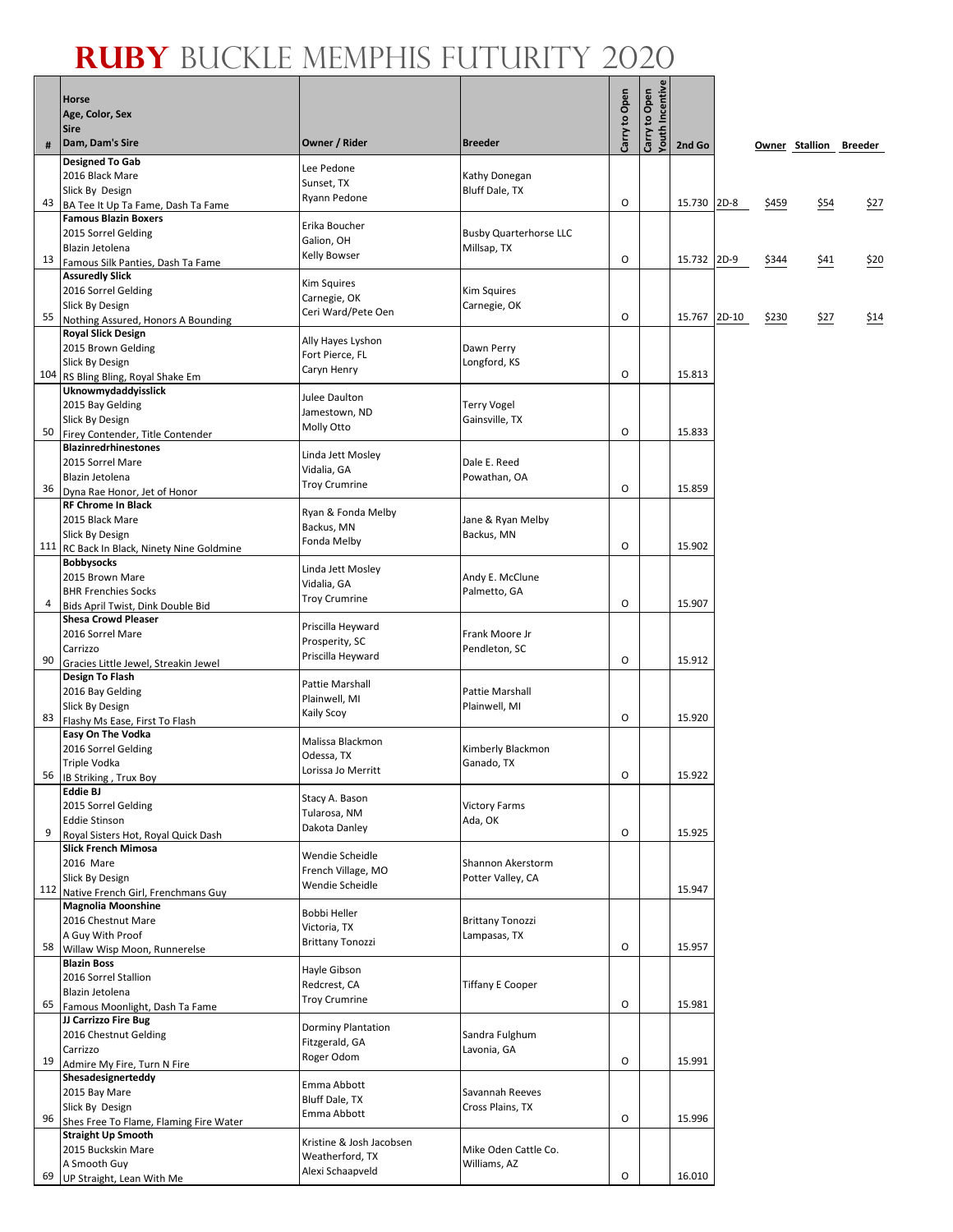|     | <b>Horse</b>                                                  |                                             |                                          |               | outh Incentive |        |
|-----|---------------------------------------------------------------|---------------------------------------------|------------------------------------------|---------------|----------------|--------|
|     | Age, Color, Sex                                               |                                             |                                          |               |                |        |
|     | <b>Sire</b><br>Dam, Dam's Sire                                | Owner / Rider                               | <b>Breeder</b>                           | Carry to Open | Carry to Open  |        |
| #   | Fols Blazin By Ya                                             |                                             |                                          |               |                | 2nd Go |
|     | 2015 Sorrel Stallion                                          | <b>Busby Quarterhorse LLC</b>               | <b>Busby Quarterhorse LLC</b>            |               |                |        |
|     | Blazin Jetolena                                               | Millsap, TX<br>Sabra O'Quinn                | Millsap, TX                              |               |                |        |
| 5   | Fols Dream Of Cash, Takin On The Cash                         |                                             |                                          | O             |                | 16.012 |
|     | Seven S Cowgirlsrock<br>2015 Sorrel Mare                      | Karin Nielsen                               | Stuart Ranch                             |               |                |        |
|     | Rockin W.                                                     | Cherokee. KS                                | Waurika, OK                              |               |                |        |
| 40  | Seven S Docs Cowgirl, Genuine Doc                             | <b>Camrin Sellers</b>                       |                                          |               |                | 16.052 |
|     | <b>French Ta Vegas</b>                                        | Louis Paradis                               |                                          |               |                |        |
|     | 2016 Sorrel Gelding<br>French Streaktovegas                   | Thetford Mines, QC                          | LP Martineau Centaur<br>Chambly, QC      |               |                |        |
| 23  | Keen On Kash, Dash For Cash                                   | Louis Paradis                               |                                          | O             |                | 16.140 |
|     | A Signature Firewater                                         | <b>Whitney Bradford</b>                     |                                          |               |                |        |
|     | 2015 Gray Gelding                                             | Kenett, MO                                  | Tera Barks                               |               |                |        |
| 110 | Firewater Canyon<br>Sheza Fast Chaz, Heza Fast Man            | Whitney Bradford                            | Dexter, MO                               | 0             |                | 16.140 |
|     | <b>KN Shesa Epic Girl</b>                                     |                                             |                                          |               |                |        |
|     | 2016 Sorrel Mare                                              | Kimi Nichols<br>Brownwood, TX               | Kimi Nichols                             |               |                |        |
|     | <b>Epic Leader</b>                                            | Kay Blandford                               | Brownwood, TX                            | O             |                | 16.178 |
| 51  | KN Shesa Regulargirl, Nothin But Cash<br><b>Dancin Streak</b> |                                             |                                          |               |                |        |
|     | 2015 Sorrel Gelding                                           | Mandi Jo Fox                                | Julie Wetering                           |               |                |        |
|     | A Streak Of Fling                                             | Hempstead, TX<br>Mandi Jo Fox               | Parker, SD                               |               |                |        |
| 71  | French Dana Girl, Frenchmans Guy                              |                                             |                                          | 0             |                | 16.188 |
|     | <b>Streakin French Biankus</b><br>2016 Mare                   | Double Nickel Ranch                         | Suzanne Moran                            |               |                |        |
|     | A Streak Of Fling                                             | Shepherd, TX                                | Shepherd, TX                             |               |                |        |
| 41  | Biankus French Shasta, Captain Biankus                        | Kasey Moran                                 |                                          | O             |                | 16.190 |
|     | <b>Peaks and Valleys</b>                                      | Jaime Barrow                                |                                          |               |                |        |
|     | 2015 Gray Mare<br>Firewater Canyon                            | Snyder, TX                                  | Byron Forehand<br>Green Cove Springs, FL |               |                |        |
| 21  | Go On Luck, Krimps Elmer                                      | Tara Lee Woodall                            |                                          | 0             |                | 16.195 |
|     | <b>Missin No Sixes</b>                                        | Ashley Weldon                               |                                          |               |                |        |
|     | 2016 Gray Gelding                                             | Waynetown, IN                               | <b>Gary Hess</b>                         |               |                |        |
| 74  | Sixes Liaison<br>La Futura Miss, Feature Mr. Jess             | Ashley Weldon                               | North East, Pennsylvania                 | 0             |                | 16.208 |
|     | <b>Cains Mary Etta</b>                                        |                                             |                                          |               |                |        |
|     | 2016 Bay Mare                                                 | James David and Renee Cain<br>Dry Creek, LA | James David and Renee Cain               |               |                |        |
|     | JB Proud N Famous                                             | Dustin Angelle                              | Dry Creek, LA                            | O             |                | 16.230 |
| 32  | NF Guys Tarita, Frenchmans Guy<br><b>Chularitas Fling</b>     |                                             |                                          |               |                |        |
|     | 2015 Bay Roan Gelding                                         | Amanda & Paul Eaves                         | <b>Utah State University</b>             |               |                |        |
|     | A Streak Of Fling                                             | Millsap, TX<br>Amanda Eaves                 | Logan, UT                                |               |                |        |
| 35  | Chularita Hickory, Bingo Hickory                              |                                             |                                          | O             |                | 16.237 |
|     | <b>Barr Belle</b><br>2016 Sorrel Mare                         | <b>Diron Clements</b>                       | Jamie Torres                             |               |                |        |
|     | Five Bar Cartel                                               | Danville, VA                                | Cedar Creek, TX                          |               |                |        |
| 129 | Streakin Patch, Streakin Jewel                                | Diron Clements                              |                                          | 0             |                | 16.278 |
|     | <b>King Tyrone</b>                                            | Riverview Quarter Horses LLC                |                                          |               |                |        |
|     | 2015 Sorrel Stallion<br>Blazin Jetolena                       | Little River, SC                            | Jessica Worley<br>Little River, SC       |               |                |        |
| 80  | From The Money Red, On The Money Red                          | Nicole Love                                 |                                          | 0             |                | 16.295 |
|     | <b>UX Check Jess Or No</b>                                    | Kaley Wilkerson                             |                                          |               |                |        |
|     | 2016 Palomino Gelding<br>French Streakin Jess                 | Montgomery City, MO                         | Marlin & Jinx Maude                      |               |                |        |
| 61  | UX Frenchmans Kimmie, Frenchmans Guy                          | Kaley Wilkerson                             | Hermosa, SD                              | 0             |                | 16.310 |
|     | <b>WF Wahini Stinson</b>                                      |                                             |                                          |               |                |        |
|     | 2016 Sorrel Gelding                                           | Morgan Nay<br>Madison, IN                   | <b>Victory Farms</b>                     |               |                |        |
| 108 | <b>Eddie Stinson</b>                                          | Morgan Nay                                  | Ada, OK                                  | 0             |                | 16.348 |
|     | Wahini Jet Bug, Ninnekah Bug<br><b>VR Bugsinthewind</b>       |                                             |                                          |               |                |        |
|     | 2016                                                          | <b>Rylee Shields</b>                        |                                          |               |                |        |
|     | Furyofthewind                                                 | Cochrane, AB CANADA<br><b>Rylee Shields</b> |                                          |               |                |        |
|     | 122 VR the Last Bug, Shawnee Bug                              |                                             |                                          | 0             |                | 16.408 |
|     | <b>Nehi Socks</b><br>2016 Sorrel Gelding                      | Barbara Morgan                              | Donna Morgan Martin                      |               |                |        |
|     | <b>BHR Frenchies Socks</b>                                    | Atmore, AL                                  | Atmore, AL                               |               |                |        |
| 115 | BA Runner Ta Fame, Dash Ta Fame                               | Cody Bauserman                              |                                          | 0             |                | 16.475 |
|     | Leadthewaytovegas                                             | Randy & Sherell Davis                       |                                          |               |                |        |
|     | 2015 Sorrel Gelding<br>French Streaktovegas                   | Blanchard, OK                               | Sherri Cass<br>Pierre, SD                |               |                |        |
| 39  | CD Special, Special Leader                                    | <b>Sherell Davis</b>                        |                                          |               |                | 17.075 |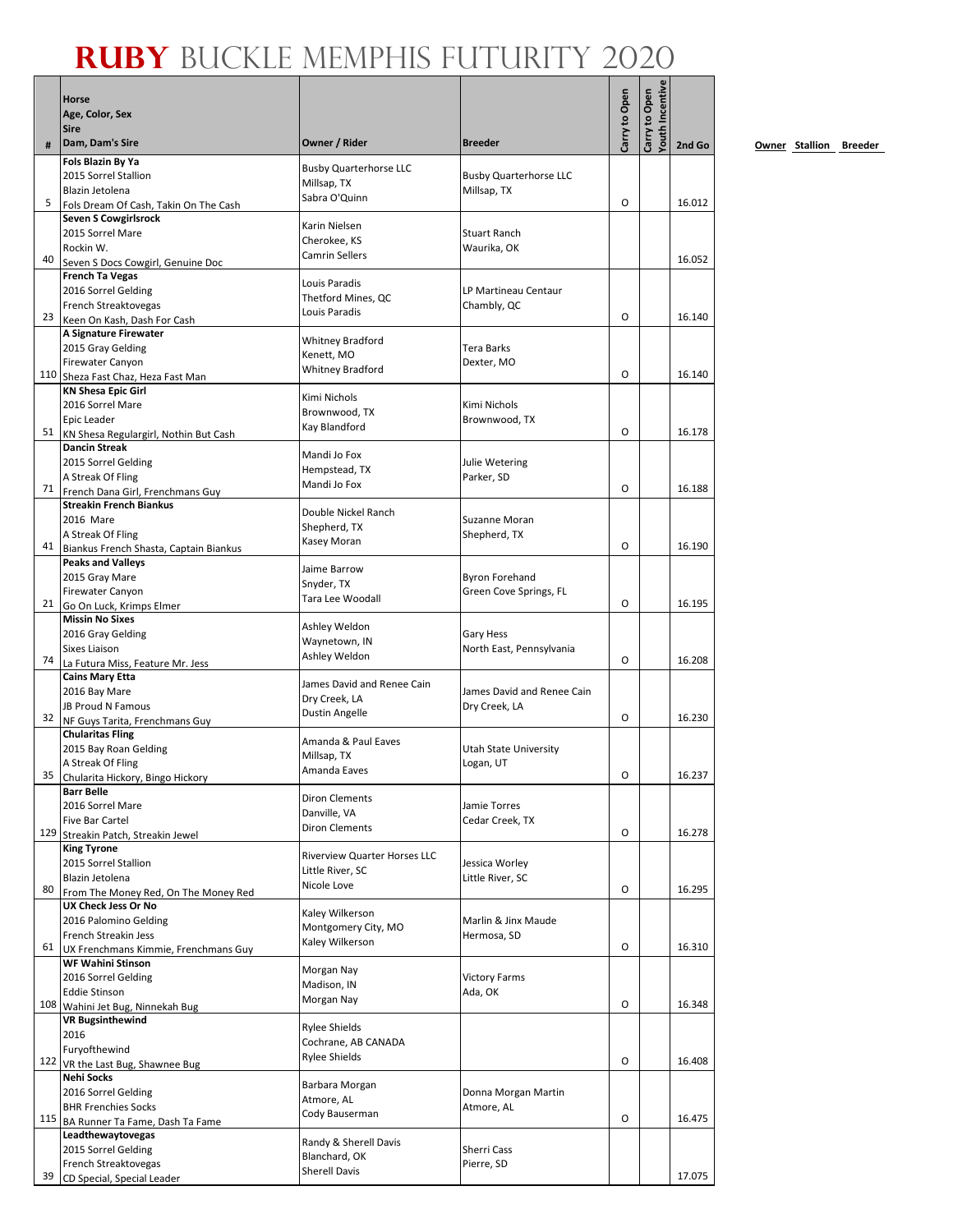|     | Horse<br>Age, Color, Sex<br><b>Sire</b>                      |                                                  |                                | Carry to Open | Youth Incentive<br>Carry to Open |        |
|-----|--------------------------------------------------------------|--------------------------------------------------|--------------------------------|---------------|----------------------------------|--------|
| #   | Dam, Dam's Sire                                              | Owner / Rider                                    | <b>Breeder</b>                 |               |                                  | 2nd Go |
|     | <b>Ritzy Ivory</b>                                           | Sarah Sweringen                                  |                                |               |                                  |        |
|     | 2016 Bay Mare                                                | Ormond Beach, FL                                 | Zory Kuzyk                     |               |                                  |        |
| 84  | Ivory James<br>Gentle Autumn Rain, First Down Dash           | Jamie Hawkins                                    | Lancaster, CA                  | 0             |                                  | 17.106 |
|     | <b>Magie Trixx</b>                                           |                                                  |                                |               |                                  |        |
|     | 2015 Red Roan Mare                                           | Jennifer Bergmann                                | Erin Chrisman                  |               |                                  |        |
|     | A Streak Of Fling                                            | Ft Davis, TX<br>Logan Whiteman                   | Kaplan, LA                     |               |                                  |        |
| 37  | Fames Magic, Dash Ta Fame                                    |                                                  |                                | O             |                                  | 17.167 |
|     | <b>Kys One Slick Jet</b>                                     | Kurt Vonn Stone                                  |                                |               |                                  |        |
|     | 2016 Red Dun Gelding<br>Slick by Design                      | Lebanon, TN                                      | Kurt Vann Stone<br>Lebanon, TN |               |                                  |        |
| 63  | SCF Daisy Duke, Special Defenition                           | Sierra Waldrep                                   |                                | 0             |                                  | 17.538 |
|     | <b>Inspect My Design</b>                                     |                                                  |                                |               |                                  |        |
|     | 2015 Grullo Mare                                             | Linda Jett Mosley & Marti Garrett<br>Vidalia, GA | Shannon Ronda                  |               |                                  |        |
|     | Slick By Design                                              | Tricia Aldridge                                  | Arcadia, FL                    |               |                                  |        |
| 124 | Spectrums Omega, Wonders Sprectrum                           |                                                  |                                | 0             |                                  | 17.754 |
|     | Rocmysocksoff<br>2016 Bay Gelding                            | <b>Revolution Equine</b>                         | Jodi A Jansen                  |               |                                  |        |
|     | <b>BHR Frenchies Socks</b>                                   | Cohutta, GA                                      | Loxhatchee, FL                 |               |                                  |        |
| 127 | Krimps Rocket, Krimps Elmer                                  | Will Lear                                        |                                | 0             |                                  | 20.274 |
|     | Im Dun Smokin Bugs                                           | Shawn Jenkins                                    |                                |               |                                  |        |
|     | 2016 Red Dun Mare                                            | McCook, NE                                       | Shawn Jenkins                  |               |                                  |        |
| 3   | Shawne Bug Leo                                               | <b>Whitney Godinez</b>                           | McCook, NE                     |               |                                  | 20.317 |
|     | Miss Smokin Annie, Fols Smoke<br>Sinaloa Stinson             |                                                  |                                |               |                                  |        |
|     | 2016 Bay Gelding                                             | Tricia Aldridge                                  | <b>Victory Farms</b>           |               |                                  |        |
|     | <b>Eddie Stinson</b>                                         | Sanger, TX                                       | Ada, OK                        |               |                                  |        |
| 45  | Momaimacominhome, Corona Cartel                              | Tricia Aldridge                                  |                                | 0             |                                  | 20.359 |
|     | <b>Dynamos Wonder RRR</b>                                    | Kayla Coker                                      |                                |               |                                  |        |
|     | 2015 Palomino Mare                                           | Greenville, AL                                   | Sammy Gilbreath                |               |                                  |        |
| 100 | Dashin Dynamo<br>Drifting Wonder RRR, CMG Wonder Smoke       | Kayla Coker                                      | Florence, AL                   | O             |                                  | 20.577 |
|     | JL Rocn By The River                                         |                                                  |                                |               |                                  |        |
|     | 2016 Chestnut Mare                                           | Heath Drinkard                                   | Jill Lane                      |               |                                  |        |
|     | JL Sirroco                                                   | Appomatiox, VA<br>Nicole Love                    | Benton, MT                     |               |                                  |        |
|     | 119 River Full of Cash, Miss N Cash                          |                                                  |                                |               |                                  | 20.646 |
|     | She Pays The Piper                                           | Thomas & Lainee Sampson                          |                                |               |                                  |        |
|     | 2015 Sorrel Mare<br>Irish Pay                                | Interior, SD                                     | Lainee Sampson<br>Interior, SD |               |                                  |        |
| 22  | NF French Kizz, French                                       | Lainee Sampson                                   |                                | O             |                                  | 20.657 |
|     | <b>TY Blazin To Win</b>                                      |                                                  |                                |               |                                  |        |
|     | 2016 Sorrel Mare                                             | Bob & Tracy Haberlandt<br>Okeechobee, FL         | <b>Tara Young</b>              |               |                                  |        |
|     | Balazin Jetolena                                             | Kristin Hanchey                                  | Monterey, TN                   | 0             |                                  | 20.672 |
|     | 106 Sallyes Dash To Win, Dash For Perks<br>Red Ryon Red Ryon |                                                  |                                |               |                                  |        |
|     | 2016 Gelding                                                 | Kathy Donegan                                    | Kathy Donegan                  |               |                                  |        |
|     | The Red Dasher                                               | Bluff Dale, TX                                   | <b>Bluff Dale, TX</b>          |               |                                  |        |
| 91  | Miss Firewater Ryon, Fire Water Flit                         | Lacey Harmon                                     |                                |               |                                  | 20.714 |
|     | <b>KN Jet Fast Czar</b>                                      | Jill Desouge                                     |                                |               |                                  |        |
|     | 2016 Bay Gelding                                             | Tickfaw, LA                                      | Kimi Ann Nichols               |               |                                  |        |
| 93  | <b>KN Famous Czar</b><br>VF Im Jet Fast, Designer Red        | Dustin Angelle                                   | Brownwood, TX                  | 0             |                                  | 20.726 |
|     | Crewszin                                                     | <b>Edwin Cameron and Tiany</b>                   |                                |               |                                  |        |
|     | 2015 Bay Gelding                                             | Schuster                                         | Julie K. Crews                 |               |                                  |        |
|     | <b>Tres Seis</b>                                             | Krum, TX                                         | Rising Star, TX                |               |                                  |        |
| 98  | Ohmigosh, Shazoom                                            | <b>Troy Crumrine</b>                             |                                | 0             |                                  | 20.845 |
|     | Mary Jane Slick                                              | Danielle Harrop                                  |                                |               |                                  |        |
|     | 2016 Black Mare<br>Slick By Design                           | Swanton, OH                                      | Danielle Harrop<br>Swanton, OH |               |                                  |        |
| 66  | Cash N Charm, Cash N Balance                                 | Kelly Bowser                                     |                                | 0             |                                  | 20.846 |
|     | <b>VC GoGo Fling</b>                                         | Pete Oen                                         |                                |               |                                  |        |
|     | 2016 Chestnut Mare                                           | Maysville, OK                                    | Cristi Copsey Gaffney          |               |                                  |        |
|     | A Streak Of Fling                                            | Pete Oen                                         | Anselmo, NE                    | 0             |                                  | 20.866 |
| 15  | GoGo Fame, Dash Ta Fame<br><b>Heza Fiery Fling</b>           |                                                  |                                |               |                                  |        |
|     | 2015 Bay Roan Stallion                                       | Delancey Enterprises, LLC                        | <b>Ashley Hambrick</b>         |               |                                  |        |
|     | A Streak Of Fling                                            | Cheyenne, WY                                     | Webster Springs, WV            |               |                                  |        |
| 33  | Sheza Firen Bully, Bully Bullion                             | Christine DeRenzo                                |                                | O             |                                  | 20.914 |
|     | <b>CP Famous Miss Kitty</b>                                  | <b>Troy Davis</b>                                |                                |               |                                  |        |
|     | 2016 Chestnut Mare                                           | Stephenville, TX                                 | <b>Claire Powell</b>           |               |                                  |        |
| 14  | Epic Leader<br>CP Famous Diamonds, Dash Ta Fame              | <b>Hilary Hightower</b>                          | Eldorado, TX                   | 0             |                                  | 21.048 |
|     |                                                              |                                                  |                                |               |                                  |        |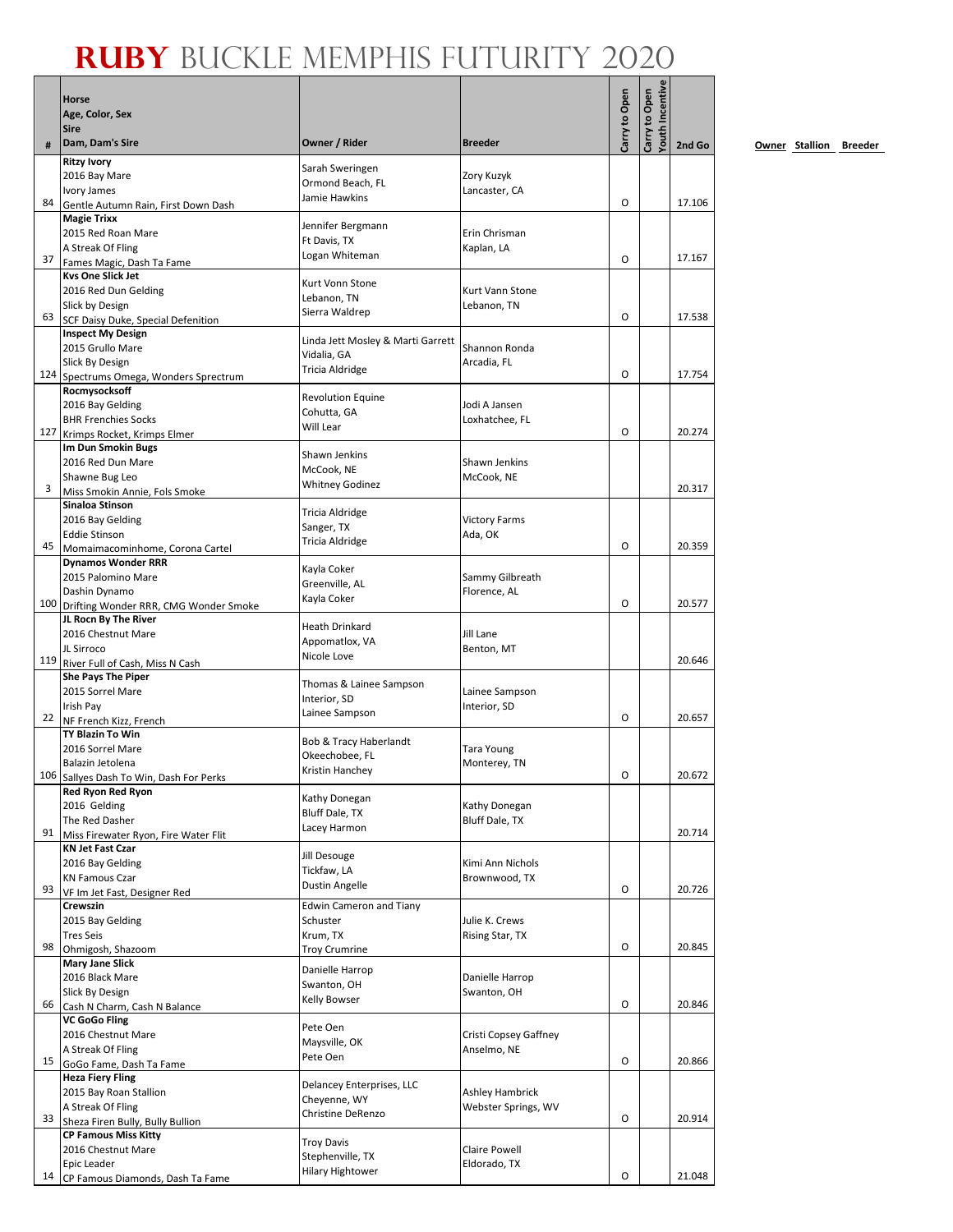|     | Horse<br>Age, Color, Sex<br><b>Sire</b>                               |                                      |                               | Carry to Open | Youth Incentive<br>Carry to Open |         |
|-----|-----------------------------------------------------------------------|--------------------------------------|-------------------------------|---------------|----------------------------------|---------|
| #   | Dam, Dam's Sire                                                       | Owner / Rider                        | <b>Breeder</b>                |               |                                  | 2nd Go  |
|     | <b>Silked N Fame</b>                                                  | Amanda Carnes                        |                               |               |                                  |         |
|     | 2016 Palomino Gelding                                                 | Wapakoneta, OH                       | Amanda Carnes                 |               |                                  |         |
|     | This Fame Is On Fire                                                  | <b>Kelly Bowser</b>                  | Wapakoneta, OH                | O             |                                  | 21.178  |
|     | 116 Smashed On A Blue Moon, Connies Smashed<br><b>Jets Rebel Yell</b> |                                      |                               |               |                                  |         |
|     | 2016 Mare                                                             | Alissa Flores                        | <b>Busby Quarterhorse</b>     |               |                                  |         |
|     | Blazin Jetolena                                                       | Laredo, TX<br>Suade Furr             | Millsap, TX                   |               |                                  |         |
| 117 | Rebs Little Fame, Dash Ta Fame                                        |                                      |                               | O             |                                  | 21.346  |
|     | 2015 Sorrel Mare                                                      | Mike Stephens                        | Chad Hart                     |               |                                  |         |
|     | Fire Water Canyon                                                     | Covington, LA                        | Royston, GA                   |               |                                  |         |
|     | 123 Streakin Moonlight, Streakin Six                                  | Cambrie Delaune                      |                               | O             |                                  | 22.553  |
|     | A Guy With Magnolias                                                  | Garrett & Brittany Tonozzi           |                               |               |                                  |         |
|     | 2016 Sorrel Gelding                                                   | Lampasas, TX                         | Garrett & Brittany Tonozzi    |               |                                  |         |
| 10  | A Guy With Proof                                                      | <b>Brittany Tonozzi</b>              | Lampasas, TX                  | O             |                                  | 22.778  |
|     | Steele Magnolias, Magnolia Bar Jet<br>Dial A Blazin Bunny             |                                      |                               |               |                                  |         |
|     | 2016 Brown Gelding                                                    | Julia Clark                          | Julia Clark                   |               |                                  |         |
|     | Blazin Jetolena                                                       | Rolling Fork, MS<br>Maggie Carter    | Rolling Fork, MS              |               |                                  |         |
| 79  | Bullys Dialed In, Bully Bullion                                       |                                      |                               | O             |                                  | 25.309  |
|     | <b>First Famous Chic</b><br>2016 Gray Mare                            | Tesha Fredericks                     | Jennifer Ruzsa                |               |                                  |         |
|     | <b>Epic Leader</b>                                                    | Weatherford, TX                      | Shelby, SD                    |               |                                  |         |
| 88  | Imarealtreasure, Dash Ta Fame                                         | Molli Montgomery                     |                               | O             |                                  | 25.991  |
|     | <b>Hold My Vodka</b>                                                  | Luann Johnson                        |                               |               |                                  |         |
|     | 2016 Sorrel Gelding                                                   | Dublin, TX                           | <b>Withney Godinez</b>        |               |                                  |         |
| 46  | <b>Triple Vodka</b>                                                   | <b>Whitney Godinez</b>               | Dublin, TX                    | O             |                                  | 26.055  |
|     | Fire Flits and Rockets, Firewater Flit<br>High Road Ta Fame *         |                                      |                               |               |                                  |         |
|     | 2015 Brown Stallion                                                   | Chuck & Mary Crago                   | Chuck & Mary Crago            |               |                                  |         |
|     | Dash Ta Fame                                                          | Belle Fourche, SD<br>Jade Crago      | Belle Fourche, SD             |               |                                  |         |
| 87  | CM Bubblin Dynamite, CM Dynamite Frost                                |                                      |                               | O             |                                  | 26.496  |
|     | <b>Fast N Fergie</b><br>2015 Bay Mare                                 | Kristina Brem                        | <b>Authur Loftis</b>          |               |                                  |         |
|     | Freighttrain B                                                        | Azie, TX                             | Burleson, TX                  |               |                                  |         |
| 11  | Little Prairie, Royal Quick Dash                                      | Kristina Brem                        |                               |               |                                  | 999.000 |
|     | <b>Sipping On Firewater</b>                                           | <b>Tiffani Sonnier</b>               |                               |               |                                  |         |
|     | 2015 Sorrel Mare                                                      | Boling, TX                           | Nickelbar Ranch LLC           |               |                                  |         |
| 26  | Shawne Bug Leo<br>Firewater Squaw, Firewater Flit                     | Tiffani Sonnier                      | San Angelo, tX                | $\circ$       |                                  | 999.000 |
|     | <b>Runaway Fury</b>                                                   |                                      |                               |               |                                  |         |
|     | 2015 Sorrel Gelding                                                   | Jason & Leslie Willis<br>Chester, SC | Racin RNS                     |               |                                  |         |
|     | Furyofthewind                                                         | Leslie Willis                        | Wapanucka, OK                 |               |                                  |         |
| 27  | Runaway Mad, Runaway Colors                                           |                                      |                               | O             |                                  | 999.000 |
|     | <b>KB Blazin Sunns</b><br>2015 Gelding                                | <b>Kelly Mathews</b>                 | <b>Kelly Mattews</b>          |               |                                  |         |
|     | Blazin Jet Olena                                                      | <b>Holley MI</b>                     | Holly, OK                     |               |                                  |         |
| 30  | Carlys got a plan, Calcur                                             | Shane Yoder                          |                               | O             |                                  | 999.000 |
|     | Liquidcourage 72                                                      | Liquidcourage 72 Partners            |                               |               |                                  |         |
|     | 2016 Red Roan Stallion<br><b>Bet Hesa Cat</b>                         | Millsap, TX                          | <b>Wave Farms</b>             |               |                                  |         |
| 38  | Eutaw, Ocean Runaway                                                  | Dena Kirkpatrick                     | Millsap, TX                   | O             |                                  | 999.000 |
|     | <b>Famous Lemon Drop</b>                                              |                                      |                               |               |                                  |         |
|     | 2016 Palomino Mare                                                    | Dunn Ranch<br>Wynnewood, OK          | Shannon Akerstorm             |               |                                  |         |
|     | First Down French                                                     | Dacota Monk                          | Potter Valley, CA             | O             |                                  | 999.000 |
| 62  | A Famous Lady, Dash Ta Fame<br><b>SRD Angels Fury</b>                 |                                      |                               |               |                                  |         |
|     | 2015 Gray Gelding                                                     | Aubrey Sprouse                       | Sheila Dorgan                 |               |                                  |         |
|     | Furyofthewind                                                         | Lilbourn, MO                         | Wayne, OK                     |               |                                  |         |
| 75  | Unlikely Angel, Beat The Feet                                         | Dusty Gilder                         |                               | O             |                                  | 999.000 |
|     | <b>Trump This Jet</b>                                                 | <b>Emily Efurd</b>                   |                               |               |                                  |         |
|     | 2016 Sorrel Mare<br>Blazin Jetolena                                   | Clements, MD                         | <b>Busby Quarterhorse LLC</b> |               |                                  |         |
| 76  | GL Famous First Lady, Dash Ta Fame                                    | <b>Brandon Cullins</b>               | Millsap, TX                   | O             |                                  | 999.000 |
|     | <b>Winners Form</b>                                                   |                                      |                               |               |                                  |         |
|     | 2015 Sorrel Gelding                                                   | Ray & Susan Siggins<br>Coolings, AZ  | Chad Richard                  |               |                                  |         |
|     | <b>Winners Version</b>                                                | <b>Susan Siggins</b>                 | Roosevelt, UT                 |               |                                  |         |
| 89  | Annies Form, Rare Form<br><b>BND NormasFrenchPrize</b>                |                                      |                               |               |                                  | 999.000 |
|     | 2015 Palomino Mare                                                    | Sean Stepanoff                       | Sean Stepanoff                |               |                                  |         |
|     | Frenchmans Guy                                                        | Keenesburg, CO                       | Keenesburg, CO                |               |                                  |         |
| 101 | Prime Prize, Hawkinson                                                | Peyton Stepanoff                     |                               | O             |                                  | 999.000 |